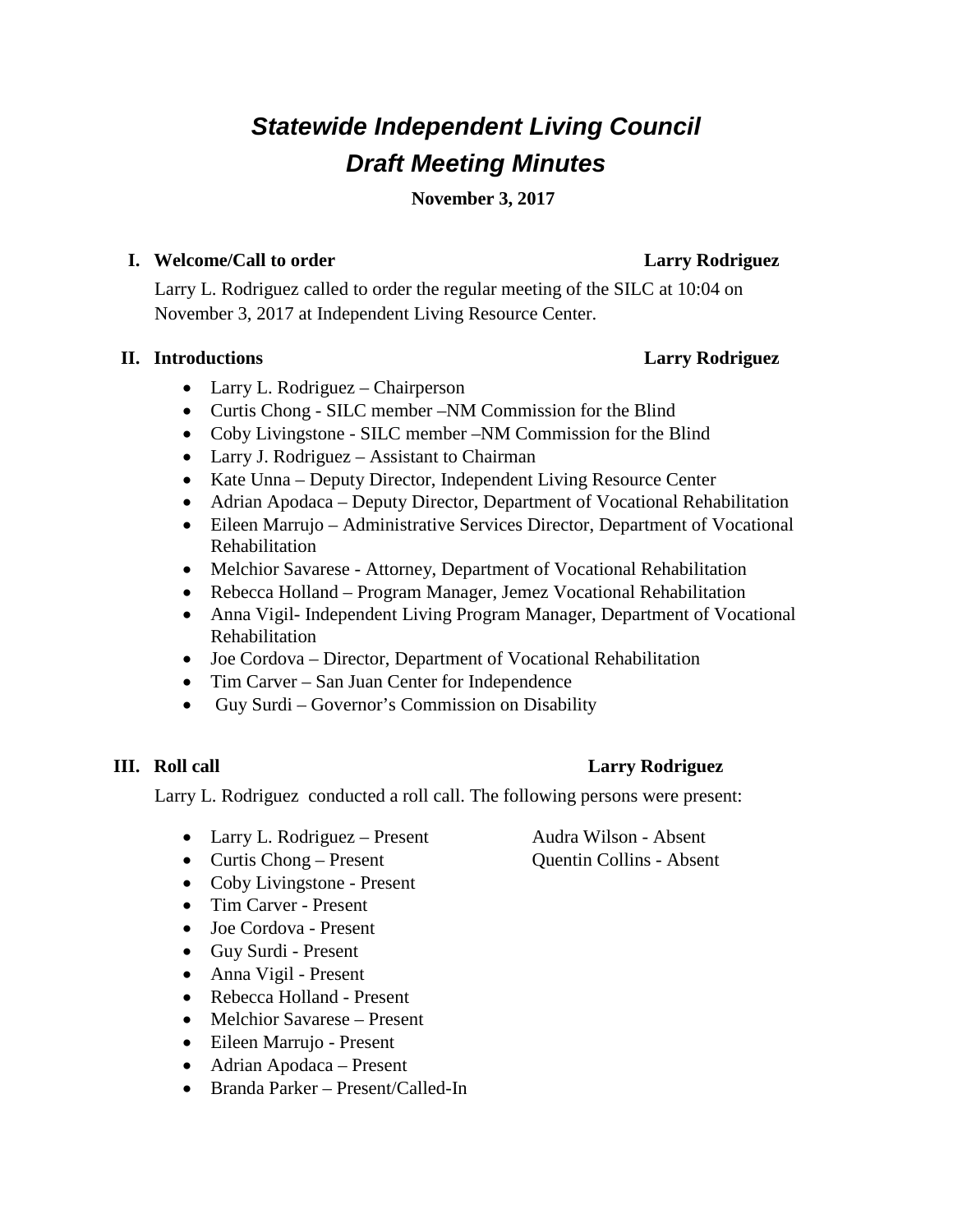### **IV. Approval of November 3, 2017 Meeting Agenda (Action)**

A motion was made by Curtis Chong and Seconded by Coby Livingstone and was passed unanimously by the council to approve the meeting agenda of November 3, 2017.

### **V. Approval of minutes from July 21, 2017 (Action)**

Minutes were not submitted by SILC Coordinator Quentin Collins from the previous meeting that was held on July 21, 2017. Minutes from July, 21 2017 meeting were tabled until next SILC meeting.

#### **VI. SILC Chairperson Report**

Larry L. Rodriguez, SILC Chair reported on the termination of the SILC coordinator.

#### **VII. 704 Report Update Anna Vigil**

Anna Vigil provided information about the due date for the 704 report, (December 31st), and the steps needed to complete it. Follow up meetings with the SILC Executive Directors were scheduled for Tuesday November 21<sup>st</sup> at 10:00 a.m. at the DVR Santa Fe office, as well as December  $5<sup>th</sup>$  at the same time and location. Coby Livingstone requested that the SILC members receive a copy of the submitted report.

#### **VIII. SILC Membership and Future Appointments Larry Rodriguez**

Joe Cordova mentioned that a few more members are currently awaiting approval from the governor's office and will hopefully be approved by the end of the year. Larry Rodriguez recommended that The Governor's Office be contacted for periodic updates in hopes to speed up the process ensuring appointments to the board are made in a timely manner.

#### **IX. State Agency Report Updates**

**a) Division of Vocational Rehabilitation Joe Cordova** DVR testified before LFC (Legislative Finance Committee) on DVR background and individual programs. DVR has since completed all required corrective action plans from RSA. We are having minor setbacks with the Pre-Ets (Pre-Employment Transition Services) program, like most agencies across the country. DVR is in the process of implementing a plan to hire more staff to work at schools to improve the program. They are estimating that the program will be up to date by 2018.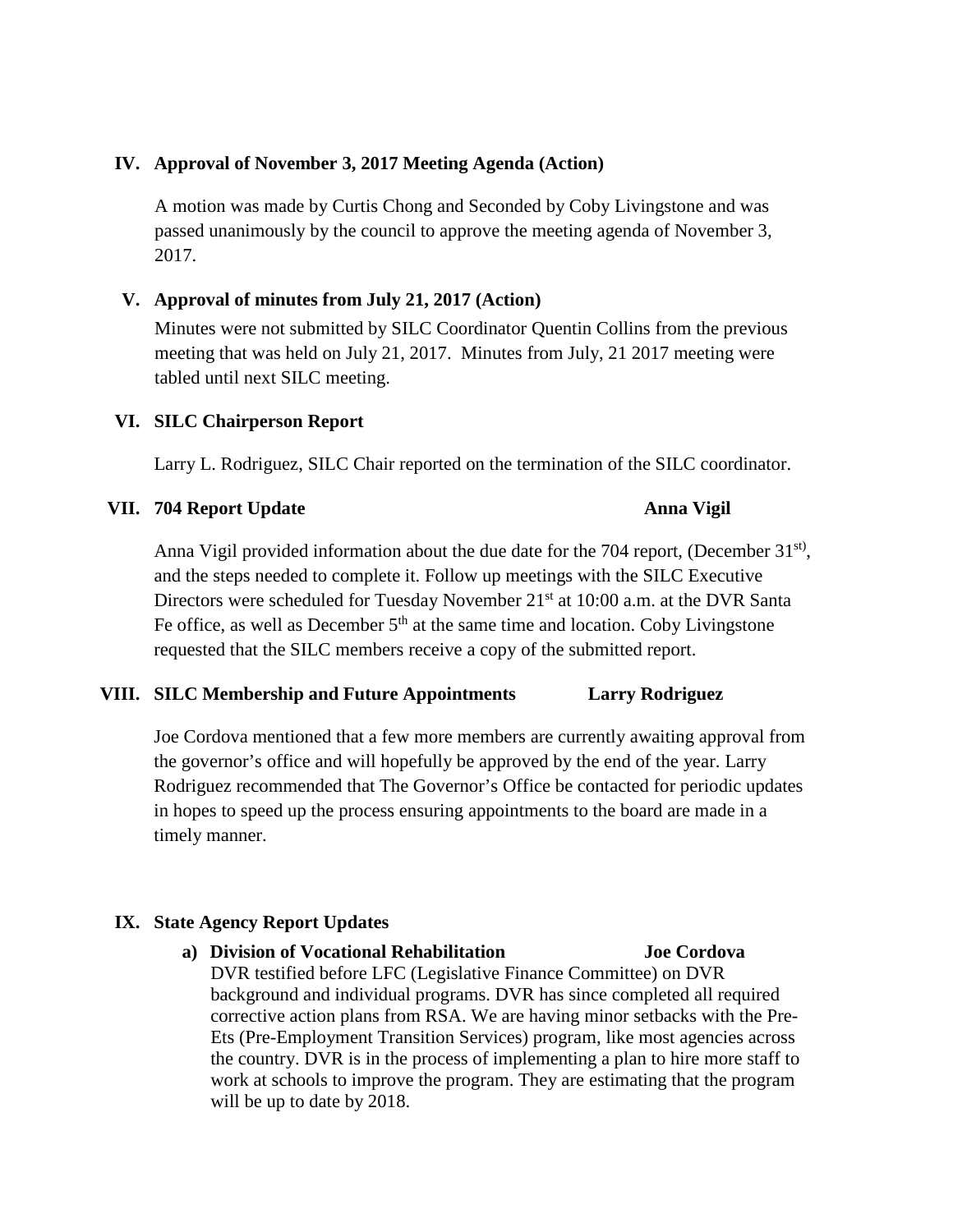**b) New Mexico Commission for the blind Curtis Chong** Curtis Chong said they were also at the LFC meeting and working on obtaining funding from the general fund in state government for Independent Living Program. There is a shortage of Independent Living teachers that are in the process of being filled. They are also experiencing issues with logistics making it difficult to fill counselor positions, however are well on track to do so.

#### **X. CIL Reports/Updates**

- **a) Choices – Roswell, NM** Not Present
- **b) New Vista – Santa Fe, NM** Not Present
- **c) Independent Living Resource Center – Albuquerque, NM Kate Unna** ILRC has four offices; Socorro, Alamogordo, Moriarty, and Albuquerque and cover six counties; Bernalillo, Torrance, Sandoval, Cibola, Valencia, Otero and Socorro. They continue to provide the six core services and have a Medicaid program that is currently serving about 486 consumers. Their biggest program is the home modification program, however, is currently working on getting funding reinstated for it. They also have a vehicle modification program and have completed 26 completed projects. Working approximately 15 requests for consumers with Social Security over payments, and helping people who have been kick off of Medicaid
- **d) San Juan Center for Independence – Farmington, NM Tim Carver** San Juan Center for Independence states they have similar issues as ILRC with their consumers losing hours. Even though the State quotes are mandating it the MCOs are cutting back hours across the board. We too, are seeing people kicked off of Medicaid every day and it is usually for strange reasons, such as missed paperwork or changed category. We were on a moratorium to take on new consumers since August 2017 and that is when we started using electronic time sheets so we felt it was good for the Center not to take any new consumers until we have the program in place. We went off moratorium in August and currently have 170 people on our program. Branda Parker met with Well Inc., a new MCO to the State to do an RPI on Centennial Care 2.0, and they wanted to meet and get an overview of the personal options care of the Medicaid program to understand it better. We hosted summer youth program in April, High School juniors and seniors with disabilities attended a workshop to teach them